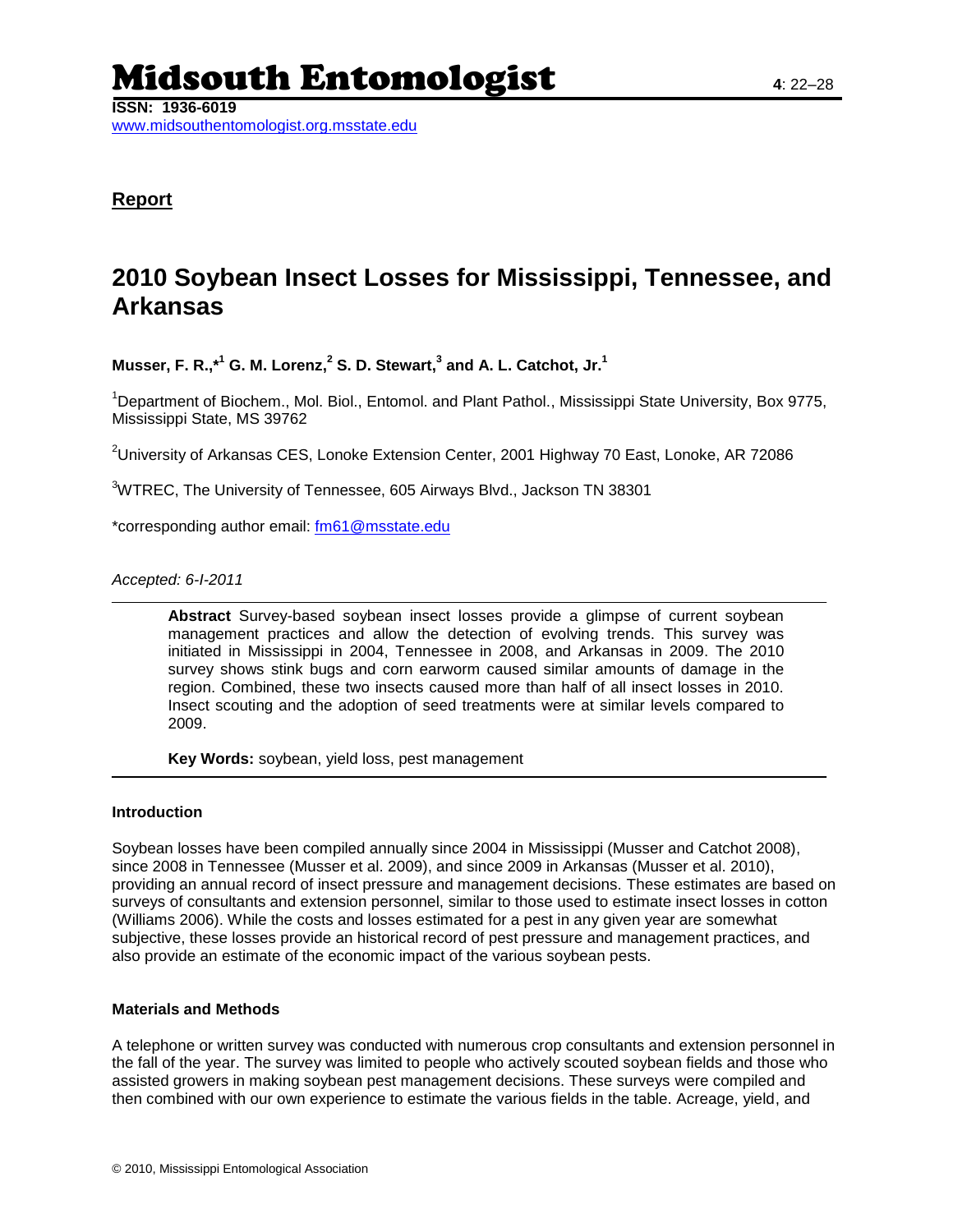price data were drawn from Agricultural Statistics Service publications (USDA NASS). The estimates were placed in an Excel spreadsheet (Microsoft Office 2003, Microsoft Corp.) to make the various calculations. The actual formulas used in the spreadsheet were published by Musser and Catchot (2008).

# **Results and Discussion**

After several years of substantial increases in soybean acreage and use of seed treatments and crop consultants, there were few changes from 2009 to 2010 in Mississippi, Tennessee, or Arkansas (Table 1). Mississippi growers more intensively managed their crop than did growers in Arkansas and Tennessee, as Mississippi had a higher level of seed treatment adoption, a higher percentage of acres scouted, and applied more foliar insecticides. These higher levels of management in Mississippi resulted in lower estimated yield losses attributed to insects (4.5%) compared to Arkansas (13.8%) and Tennessee. (7.9%). Percent yield loss from insects continued to decline in 2010 in Mississippi. However, there were sharp increases in both Tennessee and Arkansas, largely attributed to damage from corn earworm. In spite of reduced insect losses in MS, total loss plus cost due to insects was higher than any previous year of the survey in all states, at least partially a result of higher prices for soybeans during 2010.

| Year        | Acres                   | Yield       | Price       | % acres | % acres     | No. foliar   | % yield | $$$ loss  |
|-------------|-------------------------|-------------|-------------|---------|-------------|--------------|---------|-----------|
|             | (million) $^{\text{I}}$ | $(bu/ac)^2$ | (\$/bu)     | scouted | with insect | insecticide  | loss to | $\ddot{}$ |
|             |                         |             |             |         | seed trt.   | applications | insects | cost/ac   |
| Mississippi |                         |             |             |         |             |              |         |           |
| 2004        | 1.67                    | 37.5        | 6.20        | 10      | 0           | 0.89         | 8.09    | 25.46     |
| 2005        | 1.61                    | 36.5        | 5.92        | 11      | 0           | 0.71         | 5.89    | 17.61     |
| 2006        | 1.67                    | 26.0        | 6.23        | 15      | 0.01        | 1.04         | 6.12    | 19.12     |
| 2007        | 1.46                    | 40.5        | 8.36        | 25      | 2           | 2.10         | 6.83    | 42.73     |
| 2008        | 2.00                    | 40.0        | 9.29        | 55      | 50          | 2.41         | 5.11    | 50.99     |
| 2009        | 2.16                    | 38.0        | 9.15        | 75      | 65          | 2.11         | 4.52    | 46.68     |
| 2010        | 2.00                    | 39.0        | $10.00^{3}$ | 75      | 70          | 2.47         | 4.45    | 52.91     |
| Tennessee   |                         |             |             |         |             |              |         |           |
| 2008        | 1.49                    | 34.0        | 9.45        | 20      | 40          | 1.00         | 4.33    | 26.82     |
| 2009        | 1.57                    | 45.0        | 9.65        | 30      | 50          | 0.32         | 2.19    | 18.50     |
| 2010        | 1.45                    | 32.0        | $10.00^{3}$ | 33      | 47          | 0.93         | 7.75    | 39.42     |
| Arkansas    |                         |             |             |         |             |              |         |           |
| 2009        | 3.42                    | 37.5        | 9.60        | 65      | 40          | 1.37         | 4.34    | 35.03     |
| 2010        | 3.19                    | 35.0        | $10.00^{3}$ | 60      | 51          | 1.35         | 13.51   | 73.12     |

**Table 1.** Average soybean management and performance, 2004–2010. Values reported often differ slightly from earlier published losses due to changes in NASS yield and price estimates.

 $1$  acre = 0.405 ha

 $^2$  1 bu/ac = 67.2 kg/ha

<sup>3</sup> Estimate

Stink bugs (Hemiptera: Pentatomidae) were always the primary pests in all states surveyed until this year. While still the primary foliar insecticide target in the region, several pests were more frequently sprayed than stink bugs in Mississippi. Stink bug pressure was lower in Mississippi during 2010 than in previous years while pressure in Arkansas and Tennessee was similar to previous years as reflected in the number of foliar applications directed at these pests (Table 2). The redbanded stink bug (*Piezadorus guildinii*), which was a substantial part of the stink bug complex in Mississippi and Arkansas during 2009, was largely absent from both states in 2010. Applications targeting corn earworm (*Helicoverpa zea*), soybean looper (*Chrysodeixis includens*), and bean leaf beetle (*Cerotoma trifurcata*) increased in all states compared to previous years. Saltmarsh caterpillar (*Estigmene acrea*) was one of the five most targeted insects overall during 2010 for the first time due to infestations in Mississippi and Arkansas. Applications targeting the threecornered alfalfa hopper (*Spissistilus festinus*) were lower in 2010 compared to past years in all states. The gray looper moth (*Rachiplusia ou*) was added to the list for 2010 due to some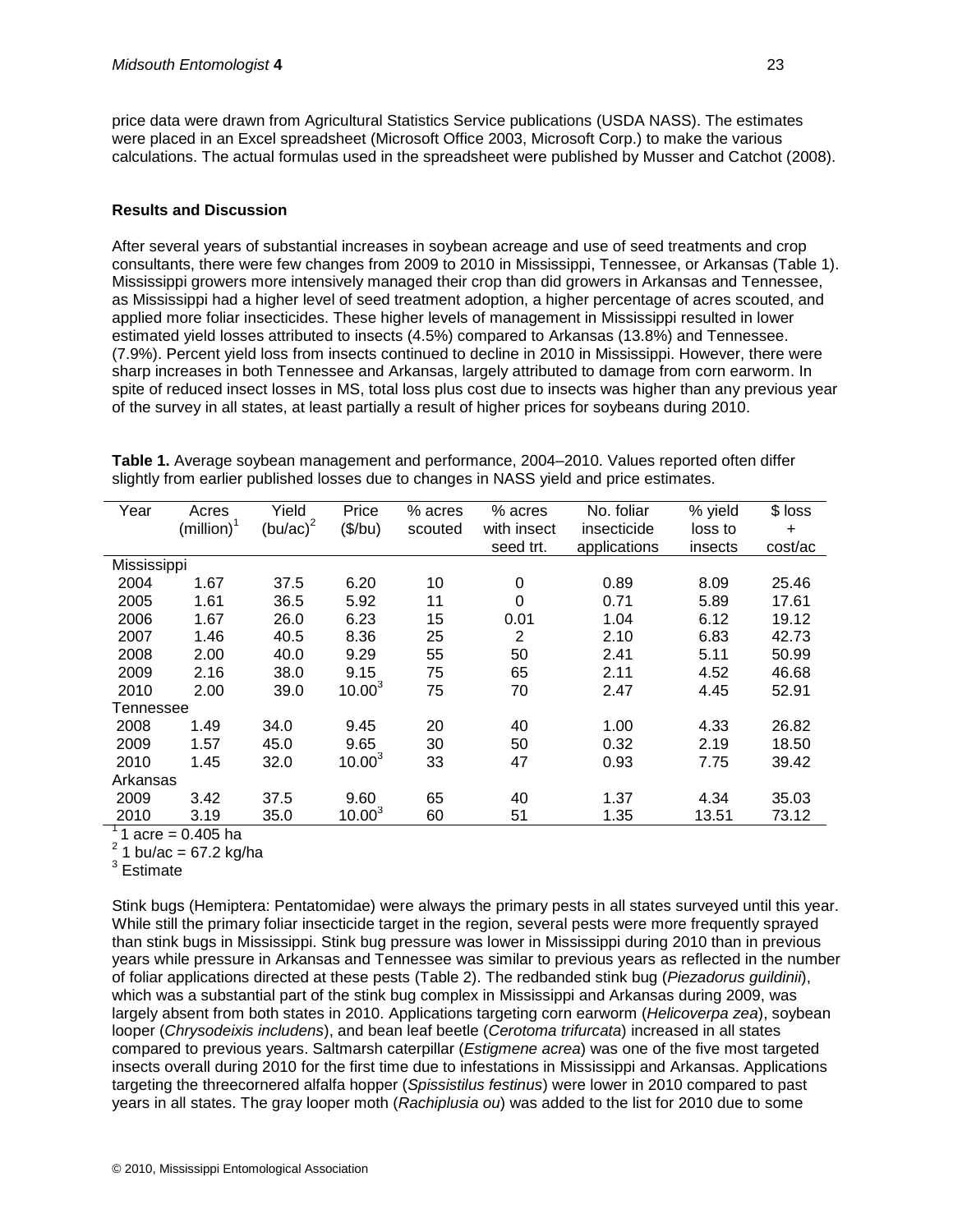early season spraying targeting this insect in Mississippi and Arkansas. This is the first year since this survey began that the gray looper moth was the target of any insecticide applications in soybeans.

**Table 2.** Foliar insecticide use (No. applications per soybean acre) on major soybean pests during in Mississippi, Tennessee and Arkansas.

| Pest                         | МS    |       | TN       |       | AR    |       |       | Overall |
|------------------------------|-------|-------|----------|-------|-------|-------|-------|---------|
|                              | 2004- | 2010  | $2008 -$ | 2010  | 2009  | 2010  | 2009  | 2010    |
|                              | 2009  |       | 2009     |       |       |       |       |         |
| Stink bug                    | 0.729 | 0.385 | 0.422    | 0.641 | 0.322 | 0.379 | 0.478 | 0.438   |
| Corn earworm                 | 0.088 | 0.630 | 0.008    | 0.116 | 0.274 | 0.329 | 0.228 | 0.373   |
| Soybean looper               | 0.184 | 0.420 | 0.007    | 0.099 | 0.088 | 0.207 | 0.133 | 0.247   |
| Bean leaf beetle             | 0.262 | 0.540 | 0.006    | 0.003 | 0.050 | 0.043 | 0.075 | 0.184   |
| Saltmarsh caterpillar        | 0.005 | 0.110 | 0.000    | 0.000 | 0.000 | 0.094 | 0.000 | 0.078   |
| Armyworms                    | 0.008 | 0.065 | 0.006    | 0.021 | 0.199 | 0.094 | 0.110 | 0.069   |
| Threecornered alfalfa hopper | 0.231 | 0.135 | 0.088    | 0.001 | 0.146 | 0.008 | 0.166 | 0.045   |
| All insects                  | 1.547 | 2.466 | 0.662    | 0.925 | 1.371 | 1.346 | 1.364 | 1.591   |

The ranks in 2010 overall losses plus costs (Table 3) mirror the number of insecticide applications (Table 2), with stink bugs causing the most losses closely followed by corn earworm and soybean looper. Total insect costs in losses and control measures were nearly double the costs of 2009. Insecticide costs increased only \$3.53/ac, with the balance of the change due to higher estimated insect losses and higher value of the soybeans lost to insects.

**Table 3.** Estimated losses plus management costs (\$/ac) due to insect pests in Mississippi, Tennessee, and Arkansas. Management costs do not include seed treatments and scouting fees.

| Pest                         |          | ΜS    |          | ΤN    | AR    |       |       | Overall |
|------------------------------|----------|-------|----------|-------|-------|-------|-------|---------|
|                              | $2004 -$ | 2010  | $2008 -$ | 2010  | 2009  | 2010  | 2009  | 2010    |
|                              | 2009     |       | 2009     |       |       |       |       |         |
| Stink bug                    | 14.65    | 6.32  | 10.35    | 17.11 | 8.51  | 17.02 | 9.69  | 13.90   |
| Corn earworm                 | 1.93     | 12.41 | 1.51     | 6.16  | 7.09  | 18.50 | 6.26  | 13.77   |
| Soybean looper               | 4.56     | 8.51  | 0.19     | 5.80  | 1.08  | 13.96 | 2.40  | 10.46   |
| Bean leaf beetle             | 3.76     | 6.93  | 0.28     | 0.17  | 1.24  | 2.35  | 1.43  | 3.18    |
| Saltmarsh caterpillar        | 0.07     | 2.54  | 0.00     | 0.00  | 0.00  | 3.80  | 0.02  | 2.53    |
| Armyworms                    | 0.19     | 0.93  | 0.29     | 2.69  | 2.91  | 3.32  | 1.71  | 2.50    |
| Threecornered alfalfa hopper | 4.03     | 1.92  | 2.28     | 0.36  | 2.19  | 0.66  | 2.40  | 0.97    |
| All insects                  | 30.66    | 43.21 | 17.76    | 34.38 | 27.00 | 65.73 | 26.85 | 51.76   |

# **References**

**Musser, F. R., and A. Catchot. 2008.** Mississippi soybean insect losses. Midsouth Entomol. 1: 29-36. **Musser, F. R., S. D. Stewart, and A. L. Catchot, Jr. 2009.** 2008 soybean insect losses for Mississippi and Tennessee. Midsouth Entomol. 2: 42-46.

**Musser, F. R., G. M. Lorenz, S. D. Stewart, and A. L. Catchot, Jr. 2010.** 2009 soybean insect losses for Mississippi, Tennessee, and Arkansas. Midsouth Entomol. 3: 48-54.

**USDA NASS.** NASS Data and Statistics,

[http://www.nass.usda.gov/Data\\_and\\_Statistics/Quick\\_Stats/index.asp.](http://www.nass.usda.gov/Data_and_Statistics/Quick_Stats/index.asp)

**Williams, M. R. 2006.** Cotton insect losses,<http://www.msstate.edu/Entomology/Cotton.html>.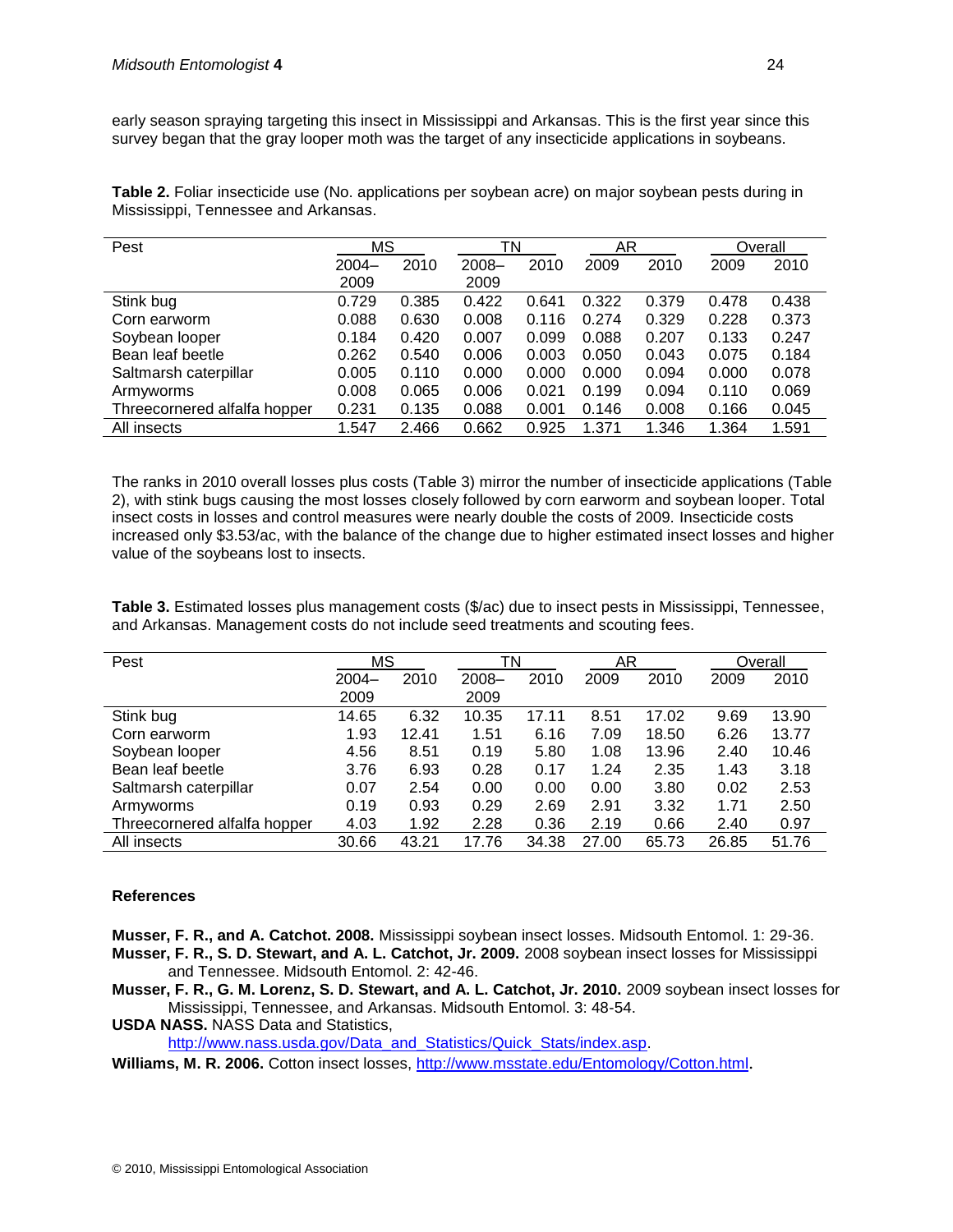Appendix 1. Overall soybean insect losses from Mississippi, Tennessee, and Arkansas, 2010.

|                                     |                |          |                      |         | # of       |             |               | # of apps     |           |           |                 |               |           | % Total  |
|-------------------------------------|----------------|----------|----------------------|---------|------------|-------------|---------------|---------------|-----------|-----------|-----------------|---------------|-----------|----------|
|                                     |                | % Acres  |                      | % Acres | apps/acres | Cost of 1   | % loss per    | per total soy |           | Overall % | bushel lost per |               | $Loss +$  | $Loss +$ |
| Pest                                | Acres Infested | Infested | <b>Acres Treated</b> | Treated | treated    | Insecticide | acre infested | acres         | cost/acre | reduction | pest            | $Loss + Cost$ | Cost/acre | Cost     |
| Armyworm complex                    | 1,530,000      | 23.0%    | 461.000              | 6.9%    | 1.00       | 7.80        | 2.16          | 0.069         | \$0.54    | 0.50%     | 1.298.161       | \$16,576,863  | \$2.50    | 4.8%     |
| <b>Banded Cucumber Beetle</b>       | 500,000        | 7.5%     | 2.100                | 0.0%    | 1.00       | 8.50        | 0.01          | 0.000         | \$0.00    | 0.00%     | 1,769           | \$35,539      | \$0.01    | 0.0%     |
| Bean Leaf Beetle                    | 5,890,000      | 88.7%    | 730,000              | 11.0%   | 1.67       | 9.56        | 0.41          | 0.184         | \$1.76    | 0.36%     | 945.368         | \$21,136,510  | \$3.18    | 6.2%     |
| <b>Blister Beetle</b>               | 855,000        | 12.9%    | 95.600               | 1.4%    | 1.00       | 7.45        | 0.46          | 0.014         | \$0.11    | 0.06%     | 153,303         | \$2,245.529   | \$0.34    | 0.7%     |
| Corn Earworm                        | 3,800,000      | 57.2%    | 1,470,000            | 22.1%   | 1.69       | 8.59        | 4.70          | 0.373         | \$3.21    | 2.69%     | 7,016,557       | \$91.456.139  | \$13.77   | 26.6%    |
| Cutworms                            | 144,000        | 2.2%     | 10,000               | 0.2%    | 1.00       | 4.00        | 0.01          | 0.002         | \$0.01    | 0.00%     | 373             | \$43,734      | \$0.01    | 0.0%     |
| <b>Dectes Stem Borer</b>            | 3,600,000      | 54.2%    | 26,000               | 0.4%    | 1.00       | 7.51        | 0.00          | 0.004         | \$0.03    | 0.00%     | $\Omega$        | \$195,250     | \$0.03    | 0.1%     |
| Garden Webworms                     | 940,000        | 14.2%    | 395.400              | 6.0%    | 1.00       | 7.53        | 1.06          | 0.060         | \$0.45    | 0.15%     | 392,298         | \$6,901,082   | \$1.04    | 2.0%     |
| Grape Colaspis                      | 2,625,000      | 39.5%    | $\Omega$             | 0.0%    | 0.00       | 0.00        | 0.00          | 0.000         | \$0.00    | 0.00%     | $\mathbf 0$     | \$0           | \$0.00    | 0.0%     |
| Grasshopper                         | 4,695,000      | 70.7%    | 36,200               | 0.5%    | 1.00       | 7.42        | 0.08          | 0.005         | \$0.04    | 0.06%     | 152,124         | \$1,789,687   | \$0.27    | 0.5%     |
| Green Cloverworm                    | 5.790.000      | 87.2%    | 250.000              | 3.8%    | 1.00       | 9.13        | 0.15          | 0.038         | \$0.34    | 0.13%     | 340.018         | \$5,682,680   | \$0.86    | 1.7%     |
| <b>Lesser Cornstalk Borer</b>       | 315,000        | 4.7%     | $\mathbf{0}$         | 0.0%    | 0.00       | 0.00        | 5.12          | 0.000         | \$0.00    | 0.24%     | 633,849         | \$6,338,486   | \$0.95    | 1.8%     |
| <b>Mexican Bean Beetle</b>          | $\Omega$       | 0.0%     | $\mathbf{0}$         | 0.0%    | 0.00       | 0.00        | 0.00          | 0.000         | \$0.00    | 0.00%     | $\mathbf{0}$    | \$0           | \$0.00    | 0.0%     |
| Potato Leafhopper                   | 2,610,000      | 39.3%    | $\Omega$             | 0.0%    | 0.00       | 0.00        | 0.00          | 0.000         | \$0.00    | 0.00%     | 1,179           | \$11,793      | \$0.00    | 0.0%     |
| Saltmarsh Caterpillar               | 3,090,000      | 46.5%    | 500,300              | 7.5%    | 1.04       | 9.60        | 0.97          | 0.078         | \$0.75    | 0.45%     | 1,179,253       | \$16,787,225  | \$2.53    | 4.9%     |
| Soybean Aphid                       | 221.500        | 3.3%     | 550                  | 0.0%    | 1.00       | 0.00        | 0.03          | 0.000         | \$0.00    | 0.00%     | 2.752           | \$27,516      | \$0.00    | 0.0%     |
| Soybean Looper                      | 5,100,000      | 76.8%    | 1,430,000            | 21.5%   | 1.15       | 10.89       | 2.57          | 0.247         | \$2.69    | 1.97%     | 5,153,337       | \$69,421,385  | \$10.46   | 20.2%    |
| <b>Spider Mites</b>                 | 1,975,000      | 29.7%    | 27,000               | 0.4%    | 1.00       | 7.61        | 0.20          | 0.004         | \$0.03    | 0.06%     | 158.216         | \$1,787,665   | \$0.27    | 0.5%     |
| Spotted Cucumber Beetle             | 3,890,000      | 58.6%    | 900                  | 0.0%    | 1.00       | 9.50        | 0.08          | 0.000         | \$0.00    | 0.05%     | 128.146         | \$1,290,005   | \$0.19    | 0.4%     |
| <b>Stink Bugs</b>                   | 5,740,000      | 86.4%    | 2,425,000            | 36.5%   | 1.20       | 8.15        | 3.04          | 0.438         | \$3.57    | 2.63%     | 6,859,323       | \$92,300,730  | \$13.90   | 26.9%    |
| <b>Threecornered Alfalfa Hopper</b> | 5,890,000      | 88.7%    | 296,000              | 4.5%    | 1.00       | 9.33        | 0.16          | 0.045         | \$0.42    | 0.14%     | 367,927         | \$6,439,770   | \$0.97    | 1.9%     |
| <b>Thrips</b>                       | 6,440,000      | 97.0%    | 53.100               | 0.8%    | 1.00       | 6.45        | 0.03          | 0.008         | \$0.05    | 0.03%     | 83,688          | \$1,179,127   | \$0.18    | 0.3%     |
| Velvetbean Caterpillar              | 218,000        | 3.3%     | 4,600                | 0.1%    | 1.00       | 7.89        | 0.73          | 0.001         | \$0.01    | 0.02%     | 62,894          | \$665,210     | \$0.10    | 0.2%     |
| Other: Gray Looper Moth             | 520,000        | 7.8%     | 135,000              | 2.0%    | 1.00       | 7.99        | 0.13          | 0.020         | \$0.16    | 0.01%     | 27,516          | \$1,354,159   | \$0.20    | 0.4%     |

**1.591 \$14.17 9.56% 24,958,050 \$343,666,084 \$51.76 100.0%**

| Data Input                |           |  |  |  |  |  |  |  |  |  |
|---------------------------|-----------|--|--|--|--|--|--|--|--|--|
| <b>State</b>              | Combined  |  |  |  |  |  |  |  |  |  |
| Year                      | 2010      |  |  |  |  |  |  |  |  |  |
| <b>Total Acres</b>        | 6,640,000 |  |  |  |  |  |  |  |  |  |
| Yield/acre                | 35.55     |  |  |  |  |  |  |  |  |  |
| Price/Bushel              | 10.00     |  |  |  |  |  |  |  |  |  |
| % Acres Scouted           | 58.62     |  |  |  |  |  |  |  |  |  |
| Scouting Fee/scouted acre | 6.11      |  |  |  |  |  |  |  |  |  |
| % Acres Insect Seed Trt.  | 55.85     |  |  |  |  |  |  |  |  |  |
| Seed Trt Cost/treated ac  | 7.47      |  |  |  |  |  |  |  |  |  |

# **SUMMARY DATA**

| Data Input |           | <b>Yield &amp; Management Results</b> |             |                                  | <b>Economic Results</b> |
|------------|-----------|---------------------------------------|-------------|----------------------------------|-------------------------|
|            | Combined  | <b>Total Bushels Harvested</b>        | 236.050.000 |                                  | Total                   |
|            | 2010      | <b>Total Bushels Lost to Insects</b>  | 24.958.050  | <b>Foliar Insecticides Costs</b> | \$94,085,5              |
|            | 6.640.000 | Percent Yield Loss                    | 9.56%       | <b>Seed Treatment Costs</b>      | \$27,718,0              |
|            | 35.55     | Yield w/o Insects                     | 39.31       | Scouting costs                   | \$23,769,0              |
|            | 10.00     | Ave. # Spray Applications             | 1.591       | <b>Total Costs</b>               | \$145,572,6             |
|            | 58.62     | Seed Treated Acres                    | 3.708.400   | Yield Lost to insects            | \$249.580.4             |
| uted acre  | 6.11      | <b>Scouted Acres</b>                  | 3,892,500   | Total Losses + Costs             | \$395.153.1             |
|            | -- --     |                                       |             |                                  |                         |

| Data Input                |           | <b>Yield &amp; Management Results</b> |             | <b>Economic Results</b> |                                  |               |          |
|---------------------------|-----------|---------------------------------------|-------------|-------------------------|----------------------------------|---------------|----------|
| <b>State</b>              | Combined  | <b>Total Bushels Harvested</b>        | 236.050.000 |                         |                                  | Total         | Per Acre |
| Year                      | 2010      | <b>Total Bushels Lost to Insects</b>  | 24.958.050  |                         | <b>Foliar Insecticides Costs</b> | \$94.085.588  | \$14.17  |
| <b>Total Acres</b>        | 6,640,000 | <b>Percent Yield Loss</b>             | 9.56%       |                         | Seed Treatment Costs             | \$27.718.050  | \$4.17   |
| Yield/acre                | 35.55     | Yield w/o Insects                     | 39.31       |                         | Scouting costs                   | \$23,769,000  | \$3.58   |
| Price/Bushel              | 10.00     | Ave. # Spray Applications             | 1.591       |                         | <b>Total Costs</b>               | \$145,572,638 | \$21.92  |
| % Acres Scouted           | 58.62     | Seed Treated Acres                    | 3.708.400   |                         | Yield Lost to insects            | \$249.580.496 | \$37.59  |
| Scouting Fee/scouted acre | 6.11      | <b>Scouted Acres</b>                  | 3,892,500   |                         | Total Losses + Costs             | \$395.153.134 | \$59.51  |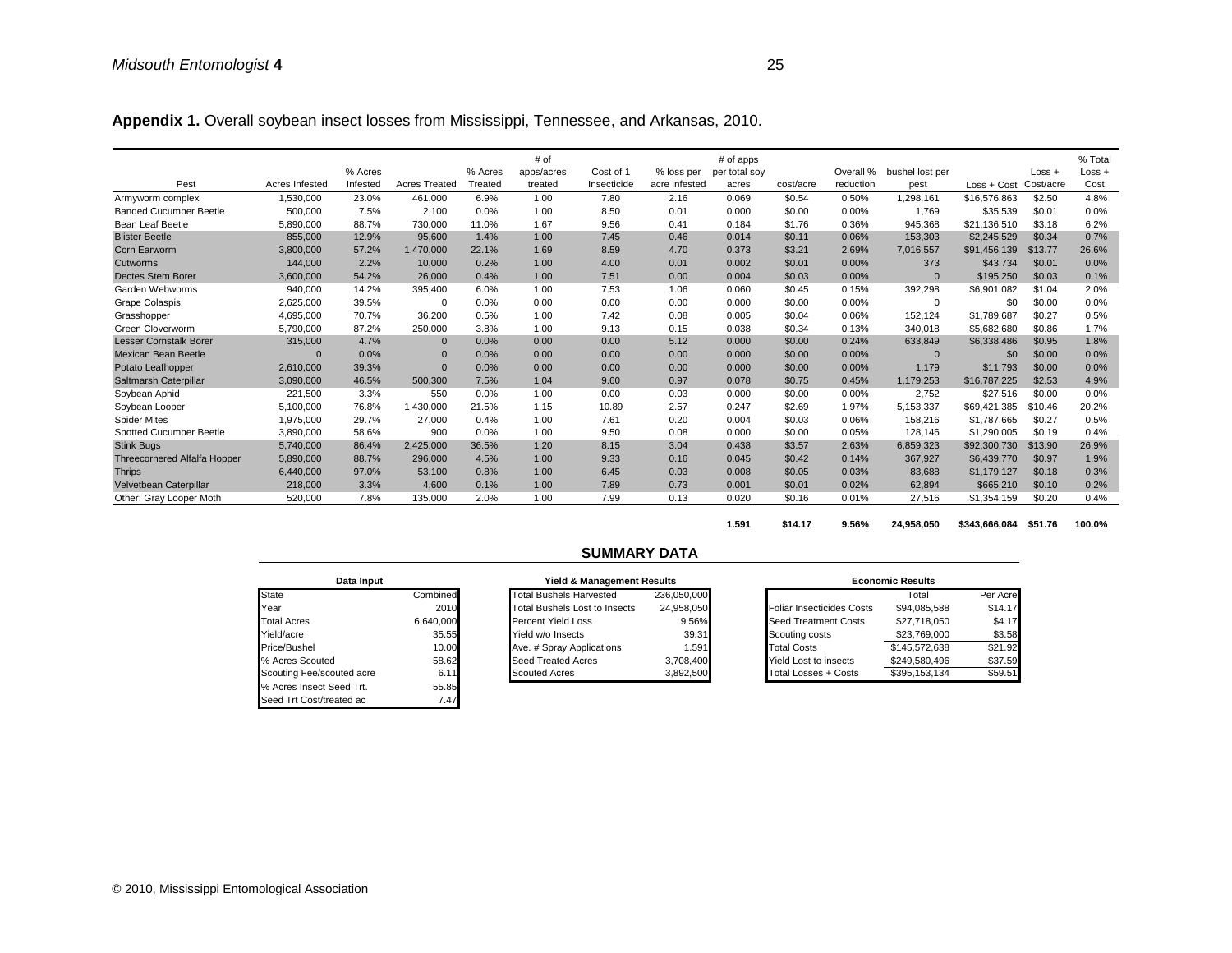**Appendix 2.** Mississippi soybean insect losses, 2010.

|                                     |                |          |              |         | # of           |             |               | # of apps per |           |           |                 |              |           | % Total |
|-------------------------------------|----------------|----------|--------------|---------|----------------|-------------|---------------|---------------|-----------|-----------|-----------------|--------------|-----------|---------|
|                                     |                | % Acres  | Acres        | % Acres | apps/acres     | Cost of 1   | % loss per    | total soy     |           | Overall % | bushel lost per |              | $Loss +$  | Loss +  |
| Pest                                | Acres Infested | Infested | Treated      | Treated | treated        | Insecticide | acre infested | acres         | cost/acre | reduction | pest            | Loss + Cost  | Cost/acre | Cost    |
| Armyworm complex                    | 460,000        | 23.0%    | 130,000      | 6.5%    | $\mathbf{1}$   | \$8.50      | 0.40          | 0.065         | \$0.55    | 0.09%     | 75,106          | \$1,856,059  | \$0.93    | 2.1%    |
| <b>Banded Cucumber Beetle</b>       | 450,000        | 22.5%    | 2,100        | 0.1%    |                | \$8.50      | 0.01          | 0.001         | \$0.01    | 0.00%     | 1.837           | \$36,218     | \$0.02    | 0.0%    |
| Bean Leaf Beetle                    | 1,500,000      | 75.0%    | 600,000      | 30.0%   | 1.8            | \$10.00     | 0.50          | 0.540         | \$5.40    | 0.38%     | 306,138         | \$13,861,381 | \$6.93    | 16.0%   |
| <b>Blister Beetle</b>               | 50,000         | 2.5%     | $\Omega$     | 0.0%    | $\mathbf{0}$   | \$0.00      | 0.00          | 0.000         | \$0.00    | 0.00%     | $\Omega$        | \$0          | \$0.00    | 0.0%    |
| <b>Corn Earworm</b>                 | 900,000        | 45.0%    | 600,000      | 30.0%   | 2.1            | \$9.50      | 3.50          | 0.630         | \$5.99    | 1.58%     | 1,285,780       | \$24,827,799 | \$12.41   | 28.7%   |
| Cutworms                            | 14,000         | 0.7%     | $\Omega$     | 0.0%    | $\Omega$       | \$4.00      | 0.00          | 0.000         | \$0.00    | 0.00%     | $\Omega$        | \$0          | \$0.00    | 0.0%    |
| <b>Dectes Stem Borer</b>            | 600,000        | 30.0%    | $\Omega$     | 0.0%    | $\mathbf 0$    | \$0.00      | 0.00          | 0.000         | \$0.00    | 0.00%     | $\Omega$        | \$0          | \$0.00    | 0.0%    |
| Garden Webworms                     | 300.000        | 15.0%    | 25.000       | 1.3%    | $\overline{1}$ | \$8.00      | 0.10          | 0.013         | \$0.10    | 0.02%     | 12.246          | \$322,455    | \$0.16    | 0.4%    |
| <b>Grape Colaspis</b>               | 45,000         | 2.3%     | $\Omega$     | 0.0%    | $\Omega$       | \$0.00      | 0.00          | 0.000         | \$0.00    | 0.00%     | $\Omega$        | \$0          | \$0.00    | 0.0%    |
| Grasshopper                         | 55,000         | 2.8%     | 3.200        | 0.2%    |                | \$6.00      | 0.05          | 0.002         | \$0.01    | 0.00%     | 1.123           | \$30.425     | \$0.02    | 0.0%    |
| <b>Green Cloverworm</b>             | 1.150.000      | 57.5%    | 200.000      | 10.0%   |                | \$9.50      | 0.50          | 0.100         | \$0.95    | 0.29%     | 234.706         | \$4,247,059  | \$2.12    | 4.9%    |
| <b>Lesser Cornstalk Borer</b>       | 15,000         | 0.8%     | $\mathbf{0}$ | 0.0%    | $\mathbf{0}$   | \$0.00      | 7.50          | 0.000         | \$0.00    | 0.06%     | 45,921          | \$459,207    | \$0.23    | 0.5%    |
| <b>Mexican Bean Beetle</b>          | $\Omega$       | 0.0%     | $\Omega$     | 0.0%    | $\mathbf 0$    | \$0.00      | 0.00          | 0.000         | \$0.00    | 0.00%     | $\Omega$        | \$0          | \$0.00    | 0.0%    |
| Potato Leafhopper                   | 300.000        | 15.0%    | $\Omega$     | 0.0%    | $\Omega$       | \$7.50      | 0.01          | 0.000         | \$0.00    | 0.00%     | 1.225           | \$12,246     | \$0.01    | 0.0%    |
| Saltmarsh Caterpillar               | 600,000        | 30.0%    | 200,000      | 10.0%   | 1.1            | \$12.00     | 1.00          | 0.110         | \$1.32    | 0.30%     | 244,910         | \$5,089,105  | \$2.54    | 5.9%    |
| Soybean Aphid                       | 1.500          | 0.1%     | $\Omega$     | 0.0%    | $\mathbf 0$    | \$0.00      | 0.00          | 0.000         | \$0.00    | 0.00%     | $\Omega$        | \$0          | \$0.00    | 0.0%    |
| Soybean Looper                      | 1.700.000      | 85.0%    | 700.000      | 35.0%   | 1.2            | \$12.00     | 1.00          | 0.420         | \$5.04    | 0.85%     | 693.913         | \$17.019.130 | \$8.51    | 19.7%   |
| <b>Spider Mites</b>                 | 25,000         | 1.3%     | 0            | 0.0%    | $\mathbf 0$    | \$9.00      | 0.50          | 0.000         | \$0.00    | 0.01%     | 5,102           | \$51,023     | \$0.03    | 0.1%    |
| Spotted Cucumber Beetle             | 700.000        | 35.0%    | 900          | 0.0%    |                | \$9.50      | 0.01          | 0.000         | \$0.00    | 0.00%     | 2,857           | \$37.123     | \$0.02    | 0.0%    |
| <b>Stink Bugs</b>                   | 1.100.000      | 55.0%    | 550,000      | 27.5%   | 1.4            | \$10.00     | 1.10          | 0.385         | \$3.85    | 0.61%     | 493.903         | \$12,639,028 | \$6.32    | 14.6%   |
| <b>Threecornered Alfalfa Hopper</b> | 1,250,000      | 62.5%    | 270,000      | 13.5%   |                | \$9.50      | 0.25          | 0.135         | \$1.28    | 0.16%     | 127,558         | \$3,840,575  | \$1.92    | 4.4%    |
| <b>Thrips</b>                       | 1,800,000      | 90.0%    | 3.100        | 0.2%    |                | \$7.50      | 0.02          | 0.002         | \$0.01    | 0.02%     | 14.695          | \$170,196    | \$0.09    | 0.2%    |
| Velvetbean Caterpillar              | 160,000        | 8.0%     | 3.500        | 0.2%    |                | \$8.00      | 1.00          | 0.002         | \$0.01    | 0.08%     | 65,309          | \$681,095    | \$0.34    | 0.8%    |
| Other: Gray Looper Moth             | 300,000        | 15.0%    | 125.000      | 6.3%    |                | \$8.00      | 0.20          | 0.063         | \$0.50    | 0.03%     | 24,491          | \$1,244,910  | \$0.62    | 1.4%    |

**2.466 \$25.03 4.45% 3,636,818 \$86,425,032 \$43.21 100.0%**

| Data Input                |           |
|---------------------------|-----------|
| State                     | ΜS        |
| Year                      | 2010      |
| <b>Total Acres</b>        | 2,000,000 |
| Yield/acre                | 39        |
| Price/Bushel              | \$10.00   |
| % Acres Scouted           | 75        |
| Scouting Fee/scouted acre | \$5.00    |
| % Acres Insect Seed Trt.  | 70        |
| Seed Trt Cost/treated ac  |           |

# **SUMMARY DATA**

| Data Input                |           |                                | Yield & Management Results           |            | <b>Economic Results</b> |                                  |               |          |  |
|---------------------------|-----------|--------------------------------|--------------------------------------|------------|-------------------------|----------------------------------|---------------|----------|--|
| State                     | MS        | <b>Total Bushels Harvested</b> |                                      | 78.000.000 |                         |                                  | Total         | Per Acre |  |
| Year                      | 2010      |                                | <b>Total Bushels Lost to Insects</b> | 3.636.818  |                         | <b>Foliar Insecticides Costs</b> | \$50.056.850  | \$25.03  |  |
| <b>Total Acres</b>        | 2.000.000 | Percent Yield Loss             |                                      | 4.45%      |                         | Seed Treatment Costs             | \$11,900,000  | \$5.95   |  |
| Yield/acre                | 39        | Yield w/o Insects              |                                      | 40.82      |                         | Scouting costs                   | \$7,500,000   | \$3.75   |  |
| Price/Bushel              | \$10.00   | Ave. # Spray Applications      |                                      | 2.466      |                         | <b>Total Costs</b>               | \$69,456,850  | \$34.73  |  |
| % Acres Scouted           | 75        | Seed Treated Acres             |                                      | 1.400.000  |                         | <b>Yield Lost to insects</b>     | \$36,368,182  | \$18.18  |  |
| Scouting Fee/scouted acre | \$5.00    | Scouted Acres                  |                                      | 1.500.000  |                         | Total Losses + Costs             | \$105.825.032 | \$52.91  |  |
|                           |           |                                |                                      |            |                         |                                  |               |          |  |

| <b>Economic Results</b>  |               |          |  |  |  |  |  |  |  |  |  |
|--------------------------|---------------|----------|--|--|--|--|--|--|--|--|--|
|                          | Total         | Per Acre |  |  |  |  |  |  |  |  |  |
| oliar Insecticides Costs | \$50,056,850  | \$25.03  |  |  |  |  |  |  |  |  |  |
| eed Treatment Costs      | \$11,900,000  | \$5.95   |  |  |  |  |  |  |  |  |  |
| couting costs            | \$7,500,000   | \$3.75   |  |  |  |  |  |  |  |  |  |
| otal Costs               | \$69,456,850  | \$34.73  |  |  |  |  |  |  |  |  |  |
| ield Lost to insects     | \$36,368,182  | \$18.18  |  |  |  |  |  |  |  |  |  |
| otal Losses + Costs      | \$105.825.032 | \$52.91  |  |  |  |  |  |  |  |  |  |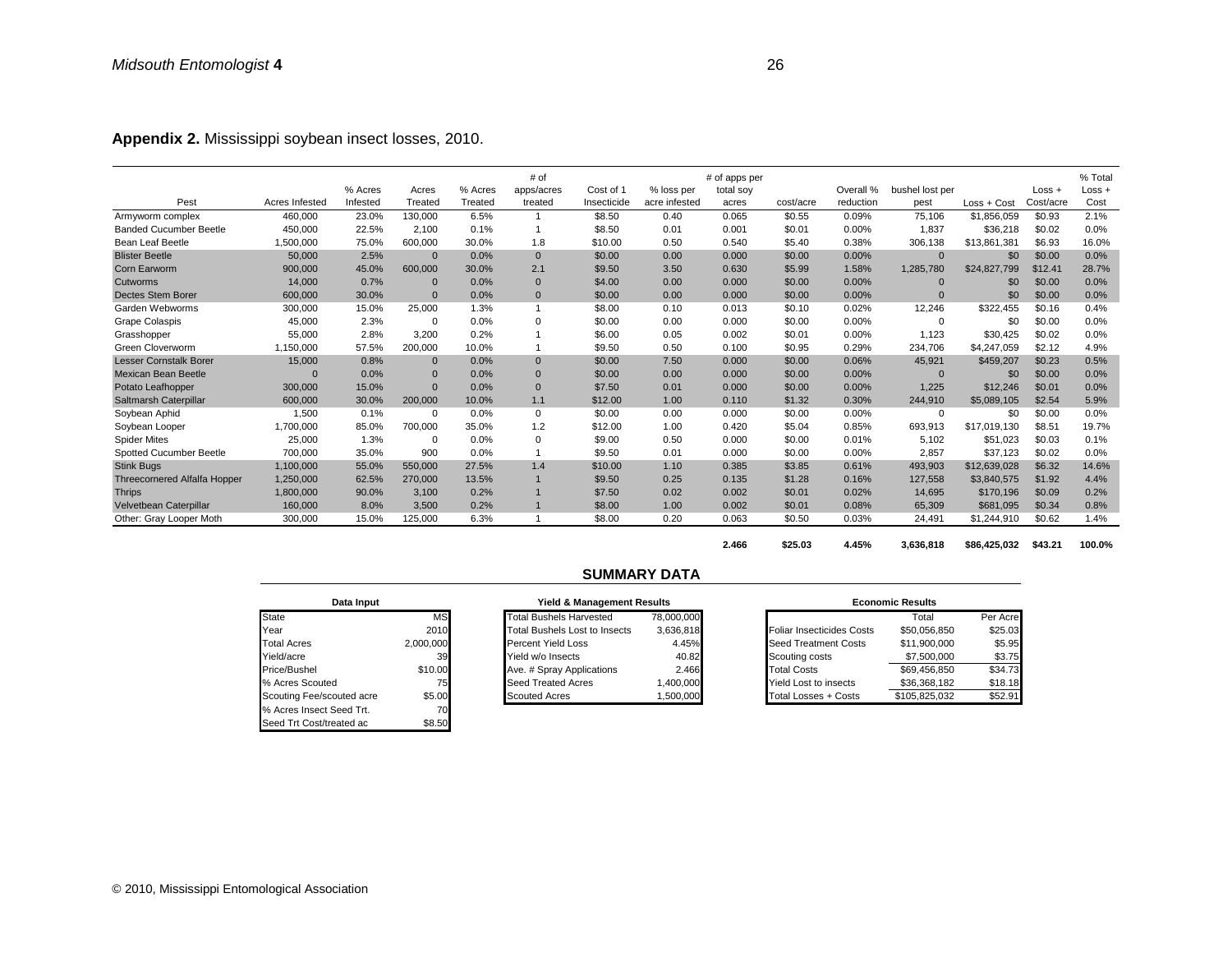**Appendix 3.** Tennessee soybean insect losses, 2010.

| Pest                                | Acres Infested | % Acres<br>Infested | Acres<br>Treated | % Acres<br>Treated | # of<br>apps/acres<br>treated | Cost of 1<br>Insecticide | % loss per<br>acre<br>infested | $#$ of apps<br>per total soy<br>acres | cost/acre | Overall %<br>reduction | bushel lost<br>per pest | Loss + Cost  | $Loss +$<br>Cost/acre | % Total<br>$Loss +$<br>Cost |
|-------------------------------------|----------------|---------------------|------------------|--------------------|-------------------------------|--------------------------|--------------------------------|---------------------------------------|-----------|------------------------|-------------------------|--------------|-----------------------|-----------------------------|
| Armyworm complex                    | 320,000        | 22.1%               | 31,000           | 2.1%               |                               | \$7.75                   | 3.30                           | 0.021                                 | \$0.17    | 0.73%                  | 366,319                 | \$3,903,435  | \$2.69                | 7.8%                        |
| <b>Banded Cucumber Beetle</b>       | 0              | 0.0%                | 0                | 0.0%               | 0                             | \$0.00                   | 0.00                           | 0.000                                 | \$0.00    | $0.00\%$               | 0                       | \$0          | \$0.00                | 0.0%                        |
| <b>Bean Leaf Beetle</b>             | 1,200,000      | 82.8%               | 5.000            | 0.3%               |                               | \$7.75                   | 0.05                           | 0.003                                 | \$0.03    | 0.04%                  | 20,814                  | \$246.886    | \$0.17                | 0.5%                        |
| <b>Blister Beetle</b>               | 25,000         | 1.7%                | 600              | 0.0%               | $\overline{1}$                | \$0.00                   | 0.00                           | 0.000                                 | \$0.00    | 0.00%                  | $\Omega$                | \$0          | \$0.00                | 0.0%                        |
| <b>Corn Earworm</b>                 | 400,000        | 27.6%               | 120,000          | 8.3%               | 1.4                           | \$7.75                   | 5.50                           | 0.116                                 | \$0.90    | 1.52%                  | 763,164                 | \$8,933,636  | \$6.16                | 17.9%                       |
| Cutworms                            | 35,000         | 2.4%                | $\mathbf{0}$     | 0.0%               | $\mathbf{0}$                  | \$0.00                   | 0.00                           | 0.000                                 | \$0.00    | 0.00%                  | $\Omega$                | \$0          | \$0.00                | 0.0%                        |
| <b>Dectes Stem Borer</b>            | 1,000,000      | 69.0%               | 1,000            | 0.1%               |                               | \$7.75                   | 0.00                           | 0.001                                 | \$0.01    | 0.00%                  | $\Omega$                | \$7,750      | \$0.01                | 0.0%                        |
| Garden Webworms                     | 40,000         | 2.8%                | 400              | 0.0%               |                               | \$7.75                   | 1.70                           | 0.000                                 | \$0.00    | 0.05%                  | 23,589                  | \$238,987    | \$0.16                | 0.5%                        |
| <b>Grape Colaspis</b>               | 330,000        | 22.8%               | 0                | 0.0%               | 0                             | \$0.00                   | 0.00                           | 0.000                                 | \$0.00    | 0.00%                  | 0                       | \$0          | \$0.00                | 0.0%                        |
| Grasshopper                         | 1,450,000      | 100.0%              | 7,000            | 0.5%               |                               | \$7.75                   | 0.10                           | 0.005                                 | \$0.04    | 0.10%                  | 50,299                  | \$557,244    | \$0.38                | 1.1%                        |
| Green Cloverworm                    | 1,450,000      | 100.0%              | 30,000           | 2.1%               |                               | \$7.75                   | 0.20                           | 0.021                                 | \$0.16    | 0.20%                  | 100,599                 | \$1,238,488  | \$0.85                | 2.5%                        |
| <b>Lesser Cornstalk Borer</b>       | $\Omega$       | 0.0%                | $\mathbf{0}$     | 0.0%               | $\mathbf{0}$                  | \$0.00                   | 0.00                           | 0.000                                 | \$0.00    | 0.00%                  | $\Omega$                | \$0          | \$0.00                | 0.0%                        |
| <b>Mexican Bean Beetle</b>          | $\Omega$       | 0.0%                | $\mathbf{0}$     | 0.0%               | $\mathbf{0}$                  | \$0.00                   | 0.00                           | 0.000                                 | \$0.00    | 0.00%                  | $\Omega$                | \$0          | \$0.00                | 0.0%                        |
| Potato Leafhopper                   | 10,000         | 0.7%                | $\mathbf{0}$     | 0.0%               | $\mathbf{0}$                  | \$0.00                   | 0.00                           | 0.000                                 | \$0.00    | 0.00%                  | $\Omega$                | \$0          | \$0.00                | 0.0%                        |
| Saltmarsh Caterpillar               | 90,000         | 6.2%                | 300              | 0.0%               |                               | \$9.00                   | 0.00                           | 0.000                                 | \$0.00    | 0.00%                  | $\Omega$                | \$2,700      | \$0.00                | 0.0%                        |
| Soybean Aphid                       | 70.000         | 4.8%                | 550              | 0.0%               |                               | \$0.00                   | 0.10                           | 0.000                                 | \$0.00    | 0.00%                  | 2.428                   | \$24,282     | \$0.02                | 0.0%                        |
| Soybean Looper                      | 700,000        | 48.3%               | 130,000          | 9.0%               | 1.1                           | \$11.30                  | 2.80                           | 0.099                                 | \$1.11    | 1.35%                  | 679,909                 | \$8,414,994  | \$5.80                | 16.9%                       |
| <b>Spider Mites</b>                 | 450,000        | 31.0%               | 2,000            | 0.1%               |                               | \$9.00                   | 0.20                           | 0.001                                 | \$0.01    | 0.06%                  | 31,220                  | \$330,203    | \$0.23                | 0.7%                        |
| <b>Spotted Cucumber Beetle</b>      | $\Omega$       | 0.0%                | 0                | 0.0%               | 0                             | \$0.00                   | 0.00                           | 0.000                                 | \$0.00    | 0.00%                  | 0                       | \$0          | \$0.00                | 0.0%                        |
| <b>Stink Bugs</b>                   | 1,450,000      | 100.0%              | 775,000          | 53.4%              | 1.2                           | \$7.75                   | 3.50                           | 0.641                                 | \$4.97    | 3.50%                  | 1,760,480               | \$24,812,297 | \$17.11               | 49.8%                       |
| <b>Threecornered Alfalfa Hopper</b> | 1,450,000      | 100.0%              | 2,000            | 0.1%               |                               | \$7.75                   | 0.10                           | 0.001                                 | \$0.01    | 0.10%                  | 50,299                  | \$518,494    | \$0.36                | 1.0%                        |
| <b>Thrips</b>                       | 1,450,000      | 100.0%              | 20,000           | 1.4%               |                               | \$6.20                   | 0.10                           | 0.014                                 | \$0.09    | 0.10%                  | 50,299                  | \$626,994    | \$0.43                | 1.3%                        |
| Velvetbean Caterpillar              | 8,000          | 0.6%                | 100              | 0.0%               |                               | \$7.75                   | 0.00                           | 0.000                                 | \$0.00    | 0.00%                  | $\mathbf{0}$            | \$775        | \$0.00                | 0.0%                        |
| Other: Gray Looper Moth             | 20,000         | 1.4%                | $\mathbf 0$      | 0.0%               | 0                             | \$0.00                   | 0.00                           | 0.000                                 | \$0.00    | 0.00%                  | $\Omega$                | \$0          | \$0.00                | 0.0%                        |

**0.925 \$7.49 7.75% 3,899,419 \$49,857,166 \$34.38 100.0%**

| Data Input                | Yield & Management |                                      |  |
|---------------------------|--------------------|--------------------------------------|--|
| <b>State</b>              | TN                 | <b>Total Bushels Harvested</b>       |  |
| Year                      | 2010               | <b>Total Bushels Lost to Insects</b> |  |
| <b>Total Acres</b>        | 1,450,000          | <b>Percent Yield Loss</b>            |  |
| Yield/acre                | 32                 | Yield w/o Insects                    |  |
| Price/Bushel              | \$10.00            | Ave. # Spray Applications            |  |
| % Acres Scouted           | 33                 | <b>Seed Treated Acres</b>            |  |
| Scouting Fee/scouted acre | \$6.00             | <b>Scouted Acres</b>                 |  |
| % Acres Insect Seed Trt.  | 47                 |                                      |  |
| Seed Trt Cost/treated ac  | \$6.50             |                                      |  |

# **SUMMARY DATA**

| Data Input                |          | Yield & Management Results           |            | <b>Economic Results</b> |                                  |              |          |
|---------------------------|----------|--------------------------------------|------------|-------------------------|----------------------------------|--------------|----------|
| <b>State</b>              | TN.      | <b>Total Bushels Harvested</b>       | 46.400.000 |                         |                                  | Total        | Per Acre |
| Year                      | 2010     | <b>Total Bushels Lost to Insects</b> | 3.899.419  |                         | <b>Foliar Insecticides Costs</b> | \$10.862.975 | \$7.49   |
| <b>Total Acres</b>        | ,450,000 | Percent Yield Loss                   | 7.75%      |                         | <b>Seed Treatment Costs</b>      | \$4.429.750  | \$3.06   |
| Yield/acre                | 32       | Yield w/o Insects                    | 34.69      |                         | Scouting costs                   | \$2,871,000  | \$1.98   |
| Price/Bushel              | \$10.00  | Ave. # Spray Applications            | 0.925      |                         | <b>Total Costs</b>               | \$18,163,725 | \$12.53  |
| % Acres Scouted           | 33       | Seed Treated Acres                   | 681.500    |                         | Yield Lost to insects            | \$38.994.191 | \$26.89  |
| Scouting Fee/scouted acre | \$6.00   | <b>Scouted Acres</b>                 | 478,500    |                         | Total Losses + Costs             | \$57,157,916 | \$39.42  |